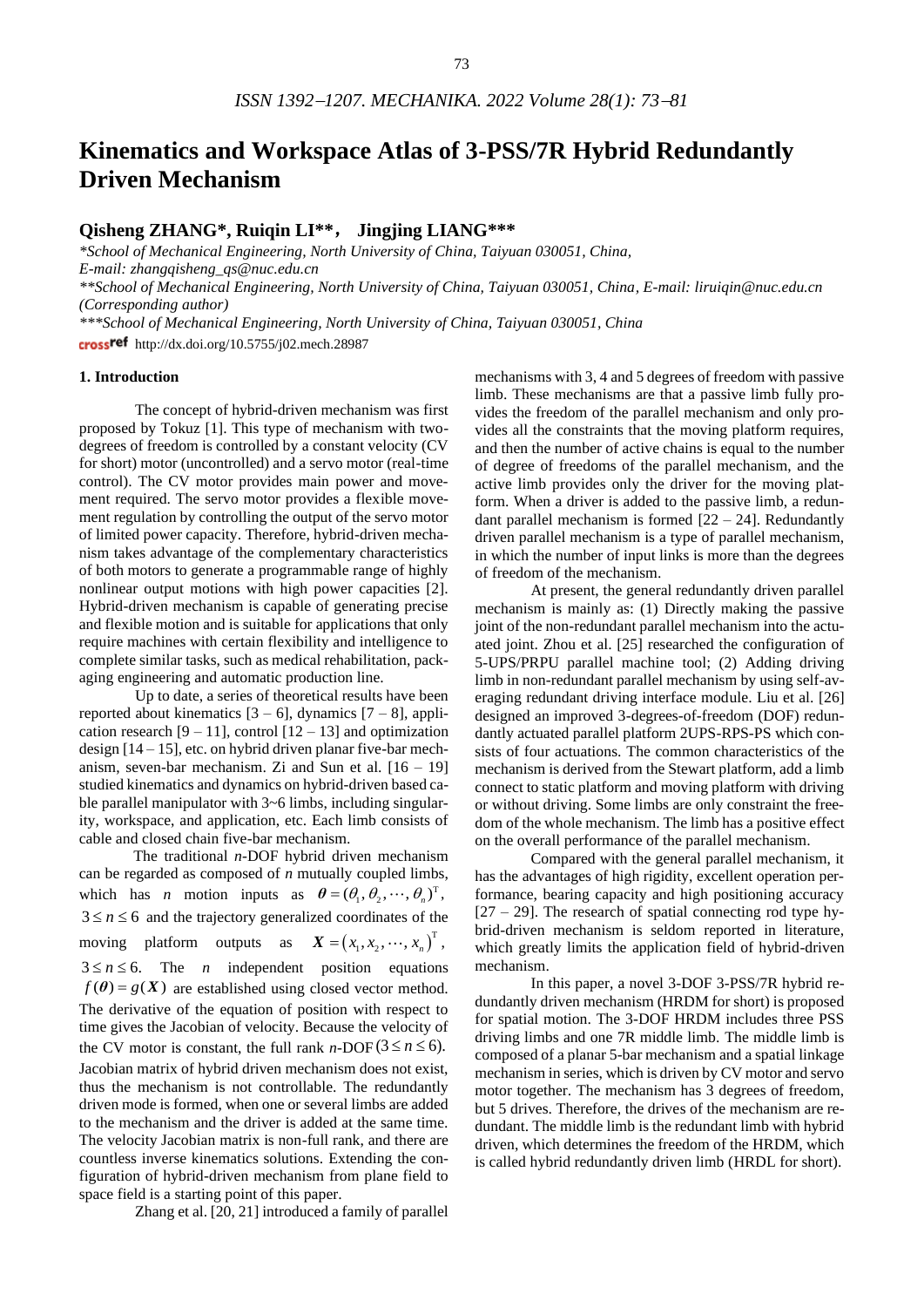# **2. Kinematic Modelling of the 3-PSS/7R HRDM**

Fig. 1 shows the schematic diagram of the 3- PSS/7R HRDM. The 3-PSS/7R parallel mechanism is comprised of a base, a moving platform, three identical PSS limbs, and one middle limb. One end of the PSS limb connects the base with the prismatic pair P, and the other end connects the moving platform with the spherical pair S. In the initial position, three prismatic drives are distributed symmetrically on the circumference of the base.



Fig. 1 The schematic diagram of the 3-PSS/7R HRDM

The middle limb is composed of a planar five-bar mechanism *CDEFG* and a connecting link  $EO_2$  in series. The frame of the planar five-bar mechanism *CDEFG* is fixed in the base, which is driven by a CV motor and a servo motor. The two ends of the connecting link connect the reference point  $O_2$  of the moving platform and point *E* of the five-bar mechanism with revolute joints, respectively. The moving platform of the 3-PSS/7R mechanism can realize 2T1R (two translations and one rotation) movements within the workspace range by changing the lengths of the three driving links and changing the driving angle of the servo motor.

In Fig. 1, the radii of the base and the moving platform are marked as *R*, *r*, respectively. The three guide paths  $S_i$  (*i*=1, 2, 3) of the prismatic pairs are symmetrically distributed on the circumference of the base. The three spherical pairs  $P_i$  ( $i=1, 2, 3$ ) are symmetrically distributed on the circumference of the moving platform.

Figure 1 shows two coordinate systems. The base coordinate system  $O_1$ - $X_1Y_1Z_1$ , marked as  $\{O_1\}$ , is connected to the base. The coordinate origin  $O_1$  is located at the centre of the base.  $X_1$  axis passes through point  $B_2$  and points to the right, while points  $B_1$  and  $B_3$  are symmetric about  $X_1$  axis.  $Z_1$ axis is perpendicular to the base and the direction is upward.

The moving coordinate system  $O_2$ - $X_2Y_2Z_2$ , marked as  $\{O_2\}$ , is connected to the moving platform. The coordinate origin  $O_2$  is located at the centre of the moving platform.  $X_2$  axis passes through point  $P_2$  and points to the right, while points  $P_1$  and  $P_3$  are symmetric about  $X_2$  axis.  $Z_2$  axis is perpendicular to the moving platform and point away from the mechanism.

The frame *CG* of the five-bar mechanism coincides

with  $X_1$  axis in the  $\{O_1\}$ . The axes of the revolute pairs *C*, *D*, *F*, *G* are parallel to  $Y_1$  axis. In the initial position, the direction of  $Z_1$  axis coincides with that of  $Z_2$  axis.  $X_1$  axis is parallel to  $X_2$  axis.  $Y_1$  axis is parallel to  $Y_2$  axis.

In the planar five-bar mechanism *CDEFG*, the CV motor drives link *CD* to move, the servo motor drives link *GF* to move. The output is the movement trajectory of point *E*. The lengths of the planar five-bar mechanism are marked E. The lengths of the planar five-bar mechanism are marked<br>as  $|CD| = l_1$ ,  $|DE| = l_2$ ,  $|EF| = l_3$ ,  $|FG| = l_4$ ,  $|CO_1| = |GO_1|$  $= l_5$ ,  $|EO_2| = l_6$ , respectively. The rotation angle of link  $l_1$ are marked as  $q_i$  (*i*=1, 2, 3, 4), where  $q_i = \theta_i$ , (*i* = 1, 2), as shown in Fig. 2.



Fig. 2 HRDL

#### **3. Inverse and forward position analyses**

3.1. The inverse position analysis of the 3-PSS/7R HRDM

The inverse kinematics of the 3-PSS/7R HRDM is to solve the displacement  $h_i$  ( $i=1, 2, 3$ ) of driving slider  $S_i$  in three PSS limbs and rotation angle of the servo motor for the given position and orientation  $(x, y, z, \alpha, \beta, \gamma)$  of the moving platform. Under the condition that the velocity and initial posture of the CV motor are known, the position vector of point  $O_2$  in the  $\{O_1\}$  is  $O_2 = \begin{bmatrix} x & y & z \end{bmatrix}^T$ . According to the dimensions of the mechanism and the geometrical relationship among the links, the hinge centre coordinate values in respective coordinate system of four driving limbs can be obtained using vector projection method.

## 3.1.1. The inverse position analysis of HRDL

The middle limb of the 3-PSS/7R HRDM consists of the five-bar mechanism *CDEFG* and link *EO*2, the degree of freedom of the centre of the moving platform is completely determined by the middle limb. Thus the motion transformation matrix of the middle limb directly determines the transformation matrix of the whole mechanism.

The middle limb can be seen as consist of two sublimbs  $O_1CDEO_2$  and  $O_1GFEO_2$ . The two sub-limbs are recombined at point *E*, the revolute pairs of point *E* are coaxial. The position and orientation of the moving platform are controlled by two different types of driving forces acting on point *E*. In order to facilitate analysis, one of the sub-limbs  $O_1$ *CDEO*<sub>2</sub> is analysed, and the link coordinate systems of the middle limb 7R are established, as shown in Fig. 3. D-H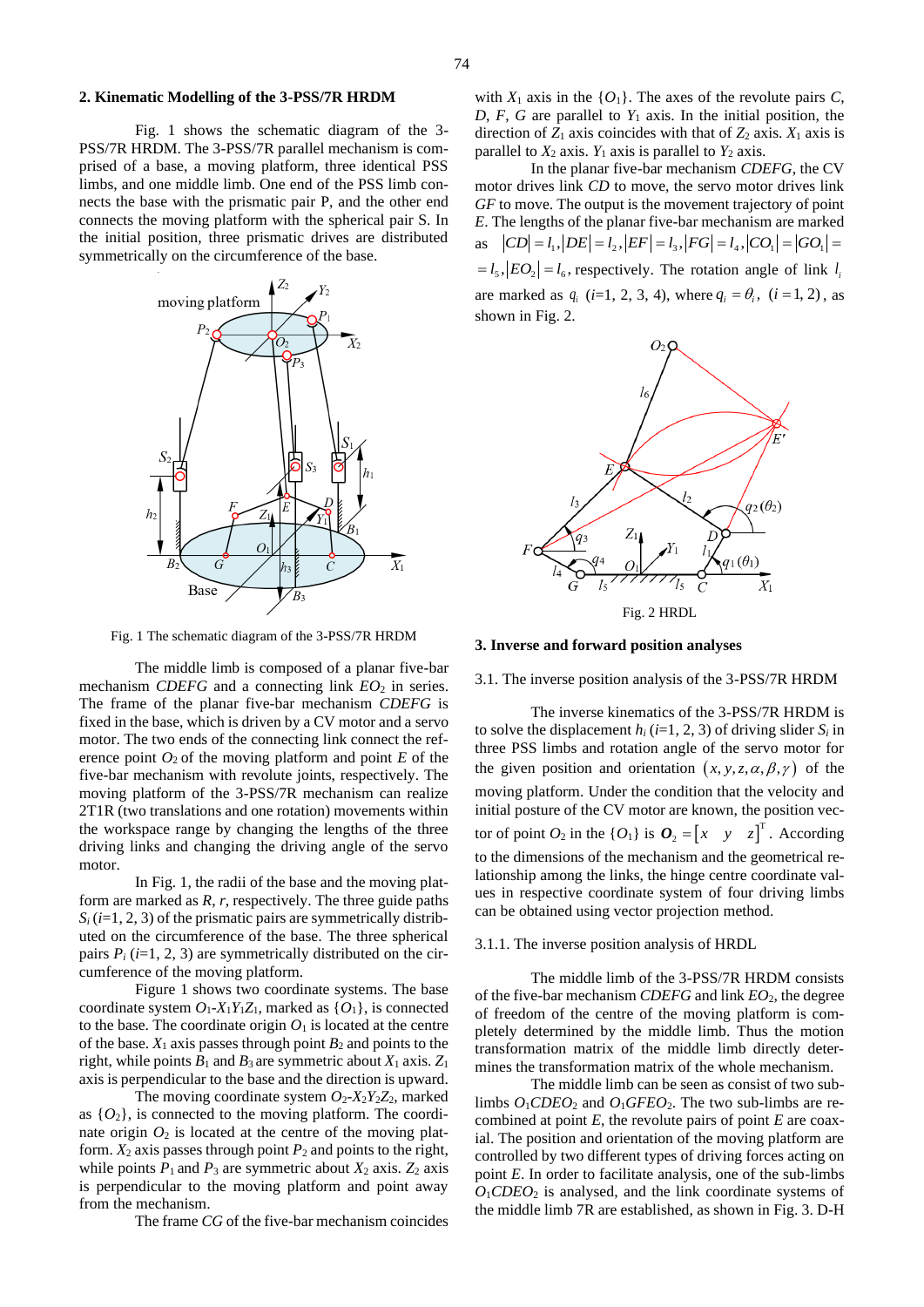parameters [28, 29] are defined for the middle limb, and *θ<sup>i</sup>*  $(i=1, 2, 3, 4)$  can be obtained as shown in Table 1.

Table 1

The D-H parameters of the sub-limb *O*1*CDEO*<sup>2</sup>

|  | No. <i>i</i> Link length $a_i$ Torsion angle $a_{i-1}$ Bias $d_i$ Turning angle $\theta_i$ |  |
|--|--------------------------------------------------------------------------------------------|--|
|  | ∩∩ہ                                                                                        |  |
|  |                                                                                            |  |
|  |                                                                                            |  |
|  |                                                                                            |  |
|  |                                                                                            |  |
|  |                                                                                            |  |



Fig. 3 The link coordinate systems of *O*1*CDEO*<sup>2</sup>

With D-H parameters, the general expression of the coordinate transformation matrix  $\prod_{i=1}^{n}$  is as follows [30, 31].

$$
\begin{aligned}\n&\int_{i-1}^{i-1} \mathbf{T} &= \text{Rot}(x, \alpha_{i-1}) \text{Trans}(x, a_{i-1}) \text{Trans}(z, d_i) \text{Rot}(z, \theta_i) \\
&= \begin{bmatrix}\n\mathbf{c}\theta_i & -\mathbf{s}\theta_i & 0 & a_{i-1} \\
\mathbf{s}\theta_i \mathbf{c}\alpha_{i-1} & \mathbf{c}\theta_i \mathbf{c}\alpha_{i-1} & -\mathbf{s}\alpha_{i-1} & -d_i \mathbf{s}\alpha_{i-1} \\
\mathbf{s}\theta_i \mathbf{s}\alpha_{i-1} & \mathbf{c}\theta_i \mathbf{s}\alpha_{i-1} & \mathbf{c}\alpha_{i-1} & d_i \mathbf{c}\alpha_{i-1} \\
0 & 0 & 0 & 1\n\end{bmatrix},\n\end{aligned} \tag{1}
$$

$$
{}^{0}_{O_2}T = {}^{O_1}_{O_1}T {}^{0}_{I}T {}^{1}_{2}T {}^{3}_{3}T {}^{4}_{O_2}T.
$$
 (2)

The orientation transformation matrix of the  $\{O_2\}$ relative to the  $\{O_1\}$  is represented by the Euler angle as follows:

$$
{}_{o_2}^{o_1}T = \begin{bmatrix} c\beta c\gamma & s\alpha s\beta c\gamma - c\alpha s\gamma & c\alpha s\beta c\gamma + s\alpha s\gamma & x \\ c\beta s\gamma & s\alpha s\beta s\gamma + c\alpha c\gamma & c\alpha s\beta s\gamma - s\alpha c\gamma & y \\ -s\beta & s\alpha c\beta & c\alpha c\beta & z \\ 0 & 0 & 0 & 1 \end{bmatrix}
$$
 (3)

where: point  $\boldsymbol{P} = \left[P_x, P_y, P_z\right]^T = \left[x, y, z\right]^T$  is the reference point and its vector coordinate is  $P = \begin{bmatrix} x & y & z \end{bmatrix}^T$ , which coincides with the coordinate origin of the moving coordinate system  $\{O_2\}$ .  $(\alpha, \beta, \gamma)$  are Euler angles of the frame  ${O_2}.$ 

The left side of Eq. (3) can be found by homogeneous transformation with D-H parameters. By comparing two sides of the equations, we have:

$$
x = l_6 c \theta_{1,2,3} + l_2 c \theta_{1,2} + l_1 c \theta_1 + l_5,
$$
  
\n
$$
y = 0,
$$
  
\n
$$
z = l_6 s \theta_{1,2,3} + l_2 s \theta_{1,2} + l_1 s \theta_1,
$$
  
\n
$$
\alpha = \gamma = 0^\circ,
$$
  
\n
$$
\beta = -\theta_{1,2,3} \bullet 4.
$$
\n(4)

where:  $\theta_{1, 2, \cdots, k} = \theta_1 + \theta_2 + \cdots + \theta_k$  ( $k \in N$ ),  $s\theta_{1, 2, \cdots, k} = \sin(\theta_1 + \theta_2 + \cdots + \theta_k),$  $c\theta_{1, 2, \dots, k} = \cos(\theta_1 + \theta_2 + \dots + \theta_k)$ ,  $s = \sin$  and  $c = \cos s$ . Substituting Eq. (4) into Eq. (3), yields:

$$
{}_{o_2}^o \mathbf{T} = \begin{bmatrix} c\beta & 0 & s\beta & x \\ 0 & 1 & 0 & 0 \\ -s\beta & 0 & c\beta & z \\ 0 & 0 & 0 & 1 \end{bmatrix} . \tag{5}
$$

When the parameters of the position and orientation of the moving platform  $(x, z, \beta)^T$  and parameters of the constraint limbs are determined, the value of the relative absolute coordinates of each joint is obtained through the form of multiple function products. The input parameters of two motors can be determined by means of the trajectory of point *E* because point *E* is driven by the servo motor and the CV motor.

The transformation matrix of the known limb as Eq. (2), the coordinate vector of point *E* can be obtained by homogeneous transformation.

$$
{}^{O_1}T = \left( \, {}^{O_1}T {}^{O_1}T {}^{1}_{2}T {}^{2}_{3}T \right) = \, {}^{O_1}T \left( {}^{3}_{4}T {}^{1}_{O_2}T \right)^{-1} . \tag{6}
$$

From Eq. (6), the following expression can be obtained:

$$
\begin{aligned}\n^3 p_x &= x_e = x - l_6 \mathbf{c} \left( \beta - \theta_4 \right), \\
^3 p_y &= y_e = 0, \\
^3 p_z &= z_e = z - l_6 \mathbf{s} \left( \beta - \theta_4 \right). \n\end{aligned} \tag{7}
$$

where:  $(x_e, y_e, z_e)$ <sup>T</sup> is the coordinate of the point *E* in the middle limb 7R.

When the position and orientation of moving platform  $(x, z, \beta)^T$  and the driving angle of the CV motor  $\theta_1$  is determined, it's easy to get the coordinates of point *E* in the  ${O_1}$ . From Fig. 2, the vector equations of limb  $O_1CDE$ driven by the CV motor and limb *O*1*GFDE* driven by the servo motor are established, respectively, using closed vector method, as follows:

$$
O_1E = O_1C + CD + DE, \tag{8}
$$

$$
O_1E = O_1G + GF + FE.
$$
 (9)

Their projects to *x*1 and *z*1 axes yield: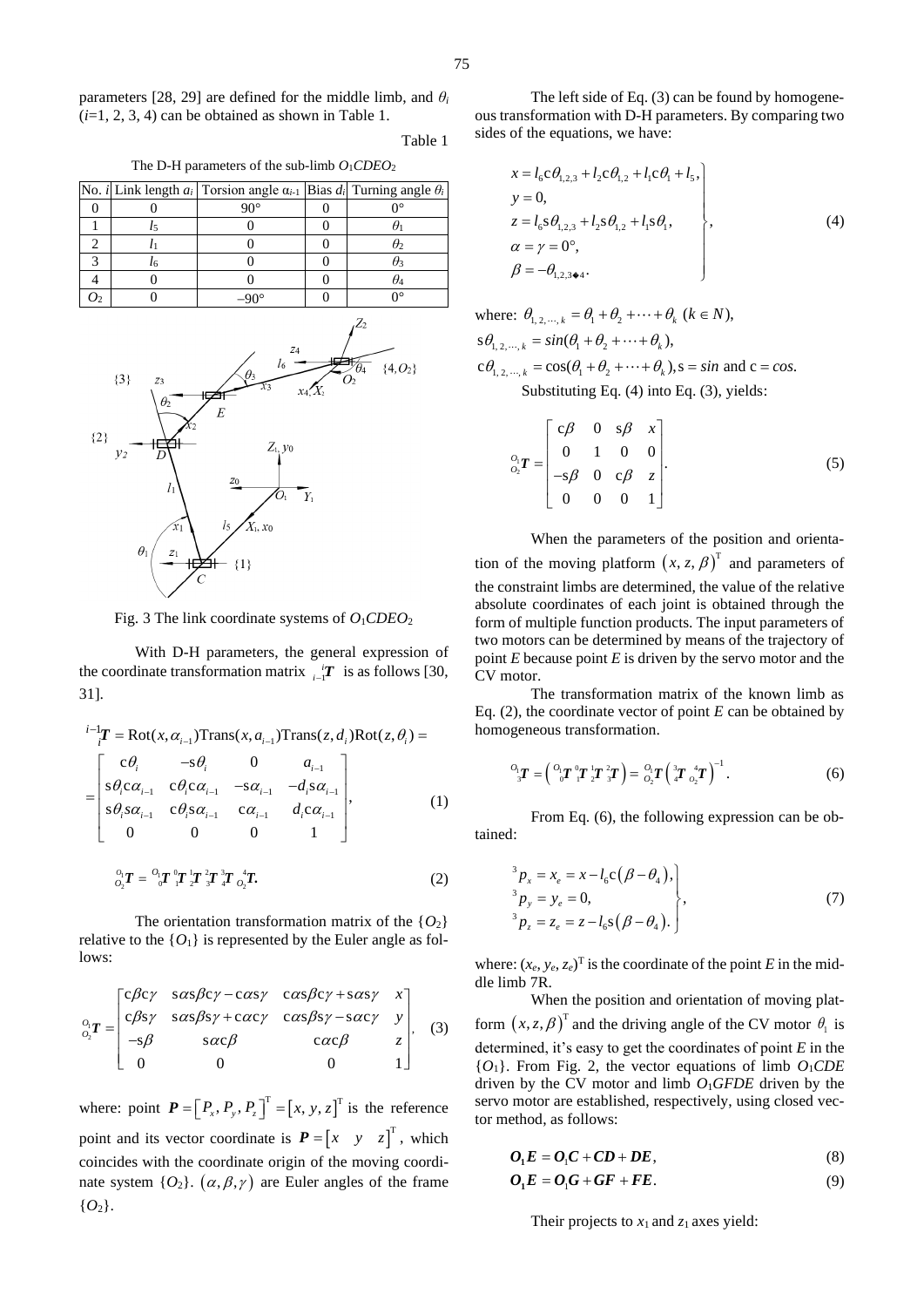$$
\begin{aligned}\nx_e &= l_5 + l_1 c q_1 + l_2 c q_{1,2}, \\
z_e &= l_1 s q_1 + l_2 s q_{1,2}.\n\end{aligned}
$$
\n(10)

$$
x_e = -l_5 + l_4 c q_4 + l_3 c q_{3,4},
$$
  
\n
$$
z_e = l_4 s q_4 + l_3 s q_{3,4}.
$$
 (11)

Eliminating  $q_{1,2}$  from Eq. (10), yield:

$$
(x_e - l_5)^2 - 2l_1(x_e - l_5)cq_1 + z_e^2 - 2l_1z_e \, sq_1 + l_1^2 = l_2^2. \qquad (12)
$$

Eliminating  $(\beta - \theta_4)$  from Eq. (7), yield:

$$
(x - x_e)^2 + (z - z_e)^2 = l_6^2.
$$
 (13)

From Eq. (12) and Eq. (13), get:

$$
z_e = \frac{-2l_5x_e + l_5^2 - 2l_1(x_e - l_5)cq_1 + l_1^2 - l_2^2 - x^2 + 2xx_e - z^2}{(2l_1sq_1 - 2z)}.
$$
\n(14)

Substituting Eq. (14) into Eq. (12), yield:

$$
x^{2} - 2xx_{e} + x_{e}^{2} + z^{2} - 2Bzx_{e} - \frac{2Cz}{A} + \frac{1}{A^{2}}(B^{2}x_{e}^{2} + 2BCx_{e} + C)^{2} = l_{6}^{2},
$$
\n(15)

where:  $A = 2l_1 \sin q_1 - 2z, B = 2x - 2l_5 - 2l_1 \cos q_1,$ <br> $C = l^2 - 2l \cos q_1 + l^2 - l^2 - r^2 - z^2$ 

 $C = l_s^2 - 2l_s l_s cos q_1 + l_s^2 - l_s^2 - x^2 - z^2$ .

Eq. (15) is rewritten as an expression about  $x_e$  as follows:

$$
Cx_e^2 - Dx_e + E = 0,
$$
\n(16)

where:  $C = 1 + B^2 / A^2$ ,  $D = 2x + 2Bz / A - 2BC / A^2$ ,<br> $F = x^2 + z^2 - 2Cz / A + C^2 / A^2 - I^2$  $E = x^2 + z^2 - 2Cz/A + C^2/A^2 - l_c^2$ .

Solving Eq. (16), and get:

$$
x_e = \left(D \pm \sqrt{D^2 - 4CE}\right) / \left(2C\right). \tag{17}
$$

Under the working condition, the posture *X* and  $q_1$ of the HRDM at any moment are determined. For the limb  $O_1$ *CDEO*<sub>2</sub> driven by the CV motor, the following vector relationship is satisfied:

$$
\boldsymbol{O}_1 \boldsymbol{E} + \boldsymbol{E} \boldsymbol{O}_2 = \boldsymbol{O}_1 \boldsymbol{O}_2, \tag{18}
$$

$$
O_1E = O_1C + CD + DE.
$$
 (19)

Under this condition, the solution is obtained as point  $E$  and point  $E'$ , but point  $E$  is the coupling point of two limbs  $O_1CDE$  and  $O_1GFE$ , thus the following conditions should be met.

$$
O_1E = O_1G + GF + FE.
$$
 (20)

As can be seen from Fig. 4, if both point *E* and *E'* can meet the requirements of the limb *O*1*GFE*, then there must be  $|FE| = |FE'|$ ,  $|DE| = |DE'|$ .

At the time  $\triangle FED \cong \triangle FED$ . Then get,  $\angle EFD = \Delta E'FD$ ,  $\angle EDF = \Delta E'DF$ ,  $\angle FED = \triangle FED$ .

Thus, point *E* and *E'* overlap. However, this contradicts the fact that point *E* and *E'* are two different points, thus it can both satisfy the uniqueness of *E* driven by two limbs at the same time. Set the coordinate vector *E* as  $X_e = [x_e, z_e]^T$ ,  $z_e$  is located above the  $Z_1$  axis and satisfies the assembly relationship:

$$
|FG - EF| \le |O_1E| \le |FG + EF|
$$
  
\n
$$
|CD - DE| \le |O_1E| \le |CD + DE|
$$
 (21)

Then the inverse solution of the HRDL can be obtained:

$$
q_{1} = \arctan\left(\frac{z_{e}}{x_{e} - l_{6}}\right) - \arctan\frac{l_{2}sin(q_{2})}{l_{1} + l_{2}cos(q_{2})},
$$
\n
$$
q_{2} = \arctan\frac{\pm\sqrt{1 - F^{2}}}{F},
$$
\n
$$
q_{3} = \arctan\frac{\pm\sqrt{1 - G^{2}}}{G},
$$
\n
$$
q_{4} = \arctan\left(\frac{z_{e}}{x_{e} + l_{6}}\right) - \arctan\frac{l_{3}sin(q_{3})}{l_{4} + l_{3}cos(q_{3})}.
$$
\n(22)

where: 
$$
F = \frac{(x_e - l_6)^2 + z_e^2 - l_1^2 - l_2^2}{2l_1l_2},
$$

$$
G = \frac{(x_e + l_6)^2 + z_e^2 - l_3^2 - l_4^2}{2l_3l_4}.
$$

Eq. (22) is the inverse solution of the HRDL, and each has two solutions. Since link *CD* is driven by the CV motor and can only move in one direction,  $q_1$ ,  $q_2$  is a given value. The value  $q_4$  is the servo motor compensation angle, there are two possibilities according to the actual situation. The value  $q_3$  is the angle of transition from  $l_3$  to  $l_4$  can be determined according to the assembly relationship of the initial mechanism.

# 3.1.2. The inverse position analysis of the limb 3-PSS

The position vector of point  $B_i$  ( $j=1, 2, 3$ ) of the base in the { $O_1$ } is  $\boldsymbol{B}_i = \begin{bmatrix} B_{ix} & B_{iy} & B_{iz} \end{bmatrix}^T$  $\boldsymbol{B}_{j} = \begin{bmatrix} B_{jx} & B_{jy} & B_{jz} \end{bmatrix}^{\mathrm{T}}$ .  $B_j = Rot(Z, (2j-1)\pi/3)[R \quad 0 \quad 0]^T.$ (23)

The coordinates of the prismatic pair  $S_j$  in the  ${O<sub>1</sub>}$  can be expressed as: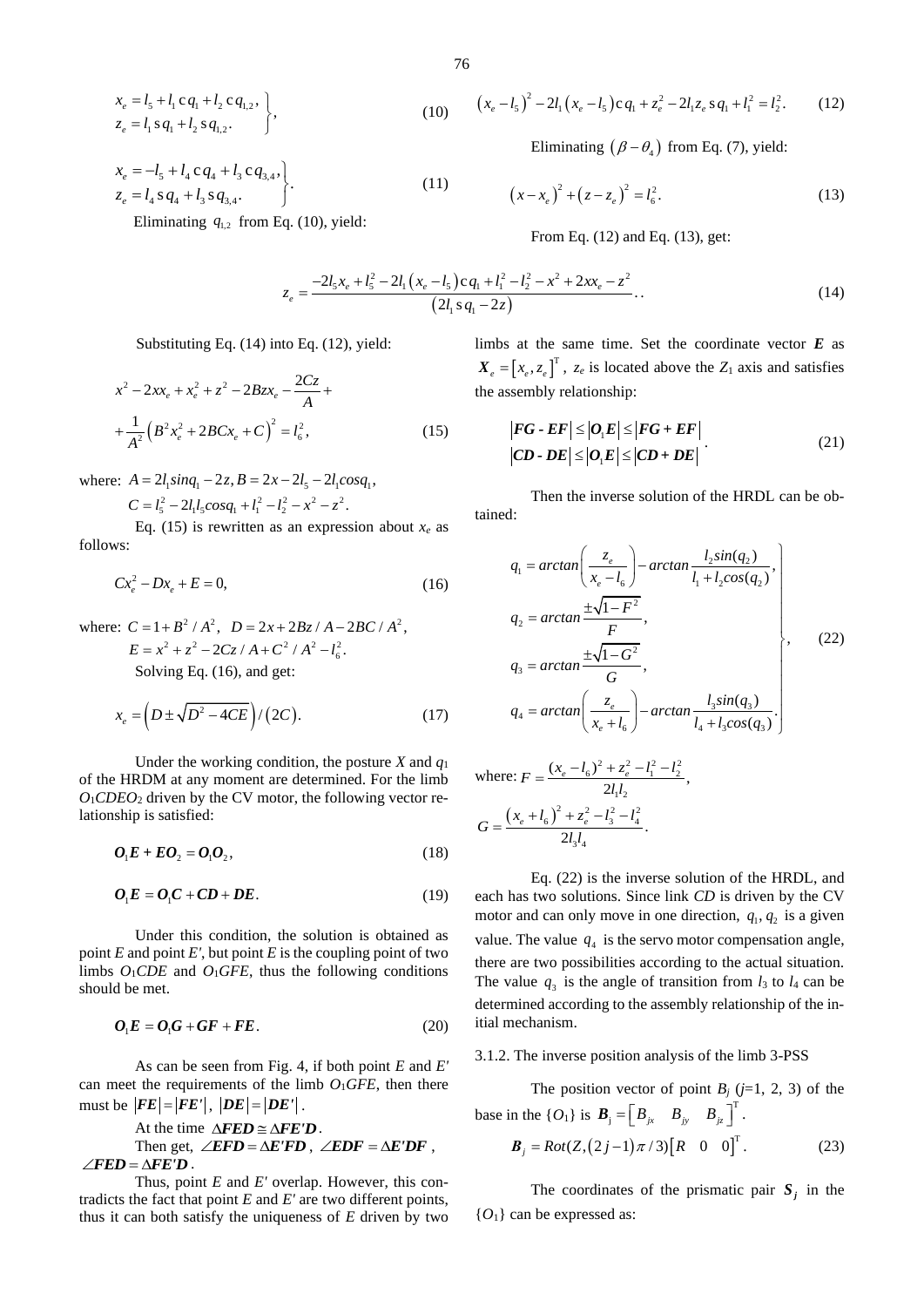$$
\mathbf{S}_{j} = \text{Rot}(Z,(2j-1)\pi/3)\begin{bmatrix} R & 0 & h_{j} \end{bmatrix}^{\mathrm{T}}.
$$
 (24)

The position vector of the spherical joint centre  $P_j$ of the moving platform in the  $\{O_2\}$  is  $O_2P_j$ .

$$
^{0_{2}}P_{j} = Rot(Z,(2j-1)\pi/3)[r \quad 0 \quad 0]^{T}. \qquad (25)
$$

Any vector in the  ${O_2}$  can be transformed to the  ${O_1}$  by the coordinate transformation equation  $O_2$  $\frac{o_{\!\scriptscriptstyle{1}}}{o_{\!\scriptscriptstyle{2}}}\bm{R}$  :

$$
{}^{O_i}P_j = {}^{O_i}_{O_2}R {}^{O_2}P_j + P,\tag{26}
$$

where,  $\frac{v_1}{v_2}$  $O_2$ <sup>O</sup><sub>1</sub> **R** is the orientation transformation matrix in the form of *Z-Y-X* Euler angle (*γ*, *β*, *α*).

According to the characteristics of the 3-PSS/7R mechanism, the moving platform has three DOFs (two translations and one rotation). The middle HRDL 7R restricts the two rotation DOFs and one translation DOF of the moving platform. Its motion transformation matrix can be obtained through D-H parameters transformation of the middle limb 7R in Section 3.1.1. Thus the orientation transformation matrix  $O_1 \mathbb{R}$  can be expressed as: 5. = KortZ.(2.)-1) $\pi$ 7.5)[K 0 n<sub>1</sub>]. (24)<br>
The position vector of the spherical joint center *P*,<br>
the moving platform in the {O<sub>1</sub>} is <sup>0</sup>*P<sub>P</sub>*.<br>
<sup>2</sup>*P<sub>P</sub>* = Rot(Z.(2.)-1) $\pi$ 7.3)[F 0 0]<sup>T</sup>. (25) a δ<sub>1</sub> = x<br>
And My v

$$
\begin{bmatrix}\n\mathbf{0}_1 & \mathbf{R} \\
\mathbf{0}_2 & \mathbf{R}\n\end{bmatrix}\n\begin{bmatrix}\n\mathbf{c}\boldsymbol{\beta} & 0 & \mathbf{s}\boldsymbol{\beta} \\
0 & 1 & 0 \\
-\mathbf{s}\boldsymbol{\beta} & 0 & \mathbf{c}\boldsymbol{\beta}\n\end{bmatrix}.
$$
\n(27)

When generalized coordinates of the moving platform are known and substituting it into Eq. (26), the displacement vector of the spherical joint centre  $P_j$  of the moving platform in the  ${O_1}$  can be obtained. The length of the driving link also can be obtained using geometric relationships.

$$
\boldsymbol{L}_{j} = |\boldsymbol{S}_{j}\boldsymbol{P}_{j}| = |\boldsymbol{O}_{1}\boldsymbol{S}_{j} - \boldsymbol{O}_{1}\boldsymbol{P}_{j}|.
$$
 (28)

From Eq. (28), the length of the three limbs can be obtained by using coordinates of the spherical joint centres in the  $\{O_1\}$ , which connect to the base and the moving platform.

$$
L_j^2 = L_{jx}^2 + L_{jy}^2 + L_{jz}^2, \tag{29}
$$

where:  $L_{jx} = P_{jx} - S_{jx}$ ,  $L_{jy} = P_{jy} - S_{jy}$ ,  $L_{jz} = P_{jz} - S_{jz}$ .

Because the moving platform is located up the base, and the *z* value of the coordinate values  $(x, y, z)$  of reference point  $O_2$  is constant positive and  $z > h_j$ , here the moving distance  $h_j$  of the prismatic pairs is positive value and can be expressed as:

$$
h_j = S_{jz} - \sqrt{L_j^2 - L_{jx}^2 - L_{jy}^2}.
$$
 (30)

The inverse solution equation of the PSS limbs can be obtained by substituting the mechanism parameters into

$$
h_1 = z - 0.5rs\beta - a,
$$
  
\n
$$
h_2 = z + rs\beta - b,
$$
  
\n
$$
h_3 = z - 0.5rs\beta - a.
$$
\n(31)

where:  $a = \sqrt{L^2 - \delta_1^2 - 0.75(R - r)^2}$ ,  $b = \sqrt{L^2 - \delta_2^2}$ ,  $\delta_1 = x + 0.5rc\beta - 0.5R, \ \delta_2 = x - rc\beta + R$ .

Eq. (31) indicates that the mechanism can realize controlled motion of the moving platform by using coordinate values of each spherical joint centre in the {*O*1}.

## 3.2. Jacobian matrix of the 3-PSS/7R HRDM

The HRDM's Jacobian mapping matrix is a nonfull rank matrix. The mechanism has 5 motion inputs but only 3 motion outputs. When the feeding velocity of the reference point of the moving platform is given, only five driving input velocities can be obtained, and the expression can be written as follows:

$$
\dot{\mathbf{Q}} = \mathbf{J}\dot{\mathbf{X}},\tag{32}
$$

where:  $\dot{\mathbf{X}} = (\dot{x}, \dot{z}, \dot{\beta})^T$  is the generalized velocity vector of the centre of the moving platform;  $Q$  is the velocity vector driven by the generalized joint.

## 3.2.1. The velocity analysis of the middle limb 7R

The velocity of point *E* is formed by coupling *CDE* limb driven by CV motor and *GFE* limb driven by servo motor. The velocity mapping matrix of HRDL is determined by the parallel five-bar mechanism and the spatial linkage. The velocity Jacobian of HRDL is expressed as 1 *J* . The velocity of the CV motor  $\dot{q}_1$  and the servo motor  $\dot{q}_4$  and the output velocity of the centre point  $O_2$  of the moving platform satisfy the following equation:

$$
\left(\dot{q}_1, \dot{q}_4\right)^{\mathrm{T}} = {}^{\mathrm{I}}\mathbf{J}\dot{\mathbf{X}}.\tag{33}
$$

Under the driving  $q_1$  and  $q_4$ , the velocity mapping relation of point *E* is:

$$
\left(\dot{q}_1, \dot{q}_4\right)^{\mathrm{T}} = \frac{1}{1} \mathbf{J} \left(\dot{x}_e, \dot{z}_e\right)^{\mathrm{T}},\tag{34}
$$

where:  ${}_{1}^{1}$ **J** = s( $q_{2} - q_{3}$ ).

$$
\begin{bmatrix}\n-l_1sq_1s(q_2-q_3).\n\end{bmatrix}\n\begin{bmatrix}\n-l_1sq_1s(q_2-q_3)+l_1sq_2s(q_1-q_3) & -l_4sq_2s(q_4-q_3) \\
l_1cq_1s(q_2-q_3)-l_1cq_2s(q_1-q_3) & l_4cq_2s(q_4-q_3)\n\end{bmatrix}^{-1}.
$$

.

The velocity mapping relationship between the spatial link and the moving platform is:

$$
\left(\dot{x}_e, \dot{z}_e\right)^{\mathrm{T}} = \frac{1}{2} \mathbf{J}\left(\dot{x}, \dot{z}, \dot{\beta}\right)^{\mathrm{T}}.\tag{35}
$$

According to Eq. (7), point *E* is determined at any time when the HRDM is in working state. The virtual limb  $O_1EO_2$  can be regarded as the passive link of the parallel mechanism with a middle passive link [21].

For the virtual limb  $O_1EO_2$ , the motion mapping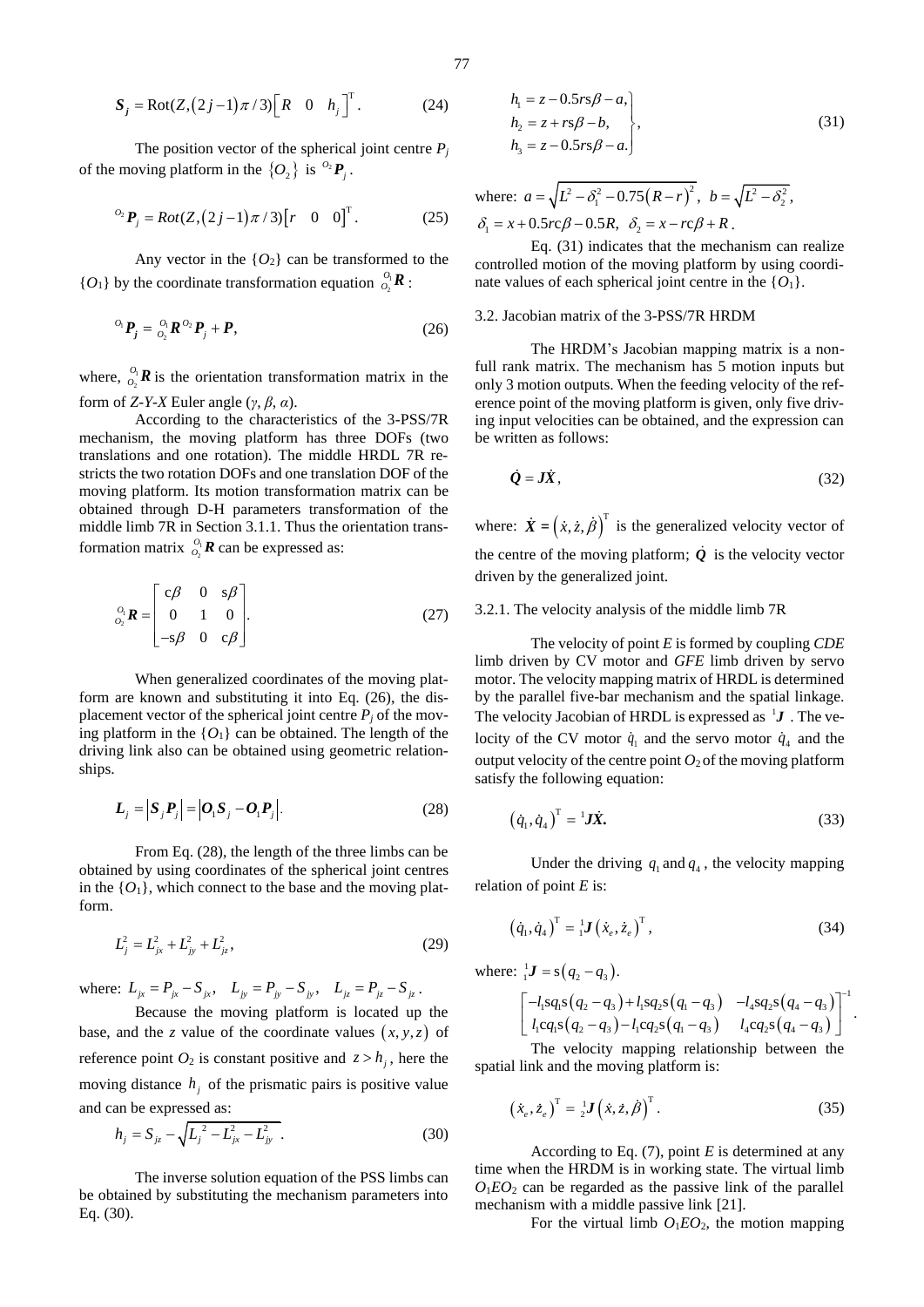relation is equivalent to:

$$
\mathbf{J}'\dot{\theta}' = \dot{\mathbf{X}}\,,\tag{36}
$$

where:  $\dot{\theta}$ <sup>'</sup> =  $\begin{bmatrix} \dot{\theta}_1 & \dot{\theta}_2 \\ \dot{\theta}_1 & \dot{\theta}_2 \end{bmatrix}^T$  is the velocity vectors of  $O_1$ , *E* and  $O_2$  of the virtual revolute joints.  $J'$  is the Jacobian matrix of the virtual limb, which can be expressed as:

$$
\boldsymbol{J}' = \begin{bmatrix} \boldsymbol{e}_1 & \cdots & \boldsymbol{e}_3 \\ \boldsymbol{e}_1 \times \boldsymbol{r}_1' & \cdots & \boldsymbol{e}_3 \times \boldsymbol{r}_3' \end{bmatrix},\tag{37}
$$

where:  $r_i$ <sup>'</sup> is the position vector relative to the centre of the static platform,  $r'_2 = r'_e$ ,  $\theta'_3 = \theta_4$ .

Thus,

$$
{}^{1}J = {}^{1}_{1}J \cdot {}^{1}_{2}J. \tag{38}
$$

3.2.2. The velocity analysis of the driving limbs 3-PSS

The velocity equation can be obtained by differentiating the position equation with respect to time. The position and orientation of the moving platform are constantly varying when the mechanism is in the working state. In order to obtain the driving velocities of three prismatic pairs of the limbs 3-PSS and the moving velocity of the moving platform, the velocity equation can be obtained by taking position equation to the first derivative with respect to time.

$$
\dot{q} = {}^{2}JX, \tag{39}
$$

where:  $\dot{\boldsymbol{q}} = (h_1, h_2, h_3)^T$  is driving velocity vector.

The Jacobian matrix of the 3-PSS limbs can be obtained by differentiating Eq. (31) with respect to time, yields.

$$
{}^{2}J = \begin{bmatrix} \frac{\delta_{1}}{a} & 1 & -\frac{r(s\beta\delta_{1} + c\beta a)}{2a} \\ \frac{\delta_{2}}{b} & 1 & \frac{r(s\beta\delta_{2} + c\beta b)}{b} \\ \frac{\delta_{1}}{c} & 1 & -\frac{r(s\beta\delta_{1} + c\beta c)}{2c} \end{bmatrix}.
$$
 (40)

The total Jacobian matrix of the 3-PSS/7R HRDM is:

$$
\boldsymbol{J} = \begin{bmatrix} {}^{1}\boldsymbol{J} \\ {}^{2}\boldsymbol{J} \end{bmatrix} . \tag{41}
$$

#### **4. The workspace atlas of the 3-PSS/7R HRDM**

#### 4.1. Factors affecting workspace of the HRDM

Workspace is one of the important indexes to measure the kinematic performance of a mechanism. The HRDM workspace is the active area that can be reached by centre of moving platform, which size and shape determine the active space of the mechanism. The HRDM consists of 3-PSS limbs and a middle HRDL, and its workspace is affected by all the limbs.

The main factors affecting the workspace of 3-PSS parallel mechanism as: the activity degree of the ball hinge pair, the length range of the links, and the interference between the links. The mathematical relationship expression is as follows:

$$
W_R = \begin{cases} -\sigma_{\text{max}} \le \sigma_j \le \sigma_{\text{max}}, & j = 1, 2, 3\\ L_{\text{min}} \le L_j \le L_{\text{max}}, & j = 1, 2, 3, \\ d_{i,k} \ge d_{\text{min}}, i \ne k, & i, k = 1, 2, 3 \end{cases}
$$
(42)

where: *σ<sup>j</sup>* is the activity degree of the *j*th spherical pair; *σmax* is the extreme value of ball hinge mobile space; *L<sup>i</sup>* is the length of the *i*th drive link; *Lmin* and *Lmax* is the limit of the length of the driving link;  $d_{i,k}$  is the distance between the limbs; *dmin* is the limit distance between the links.

The factors that affect the workspace of the HRDL are as follows:

1) The parameters of the hybrid drive planar fivebar mechanism.

The workspace of 3-PSS mechanism is determined, and HRDL plays a constraint role in the whole mechanism, thus it determines the whole workspace of the mechanism. A key factor in the calculation of the HRDL workspace is to determine the workspace of the planar five-bar mechanism *CDEFG*. The shape of the workspace of point *E* is determined by the two limbs *CDE* and *EFG*. The length of the link and the frame of the planar five-bar mechanism also determine the workspace of point *E*. The constraint condition for calculating the workspace point set of point *E* of the hybrid driven planar five-bar mechanism is:

$$
\begin{cases} |l_1 - l_2| < l_e < l_1 + l_2 \\ |l_3 - l_4| < l_e < l_3 + l_4 \end{cases} \tag{43}
$$

2) The constraint of the connecting link length  $l_6$ .

The upper and lower limits of the trajectory of the moving platform centre are within the maximum and minimum driving range of 3-PSS sliding pair, respectively. *hmin*, *hmax* are the minimum and maximum stroke of 3-PSS sliding pairs, respectively. Then, the maximum motion region in *z* direction of the 3-PSS mechanism is:

$$
\begin{cases} z'_{\min} = \sqrt{L_i^2 - (R - r)^2} + h_{\min} \\ z'_{\max} = \sqrt{L_i^2 - (R - r)^2} + h_{\max} \end{cases} \quad (i = 1, 2, 3). \quad (44)
$$

The workspaces of the HRDL is:

$$
\Omega \in \begin{cases} |l_1 - l_2| + l_6 < l_e + l_6 < l_1 + l_2 + l_6 \\ |l_3 - l_4| + l_6 < l_e + l_6 < l_3 + l_4 + l_6 \end{cases} \tag{45}
$$

If there is an intersection between the HRDL and 3-PSS limbs, the following conditions should be satisfied.

$$
z'_{\min} \le \Omega_z \le z'_{\max}.\tag{46}
$$

Since the degree of freedom of the whole mechanism is determined by the middle HRDL, the activity degree of the HRDL directly determines the activity ability of the entire mechanism. The mechanism has no linear movement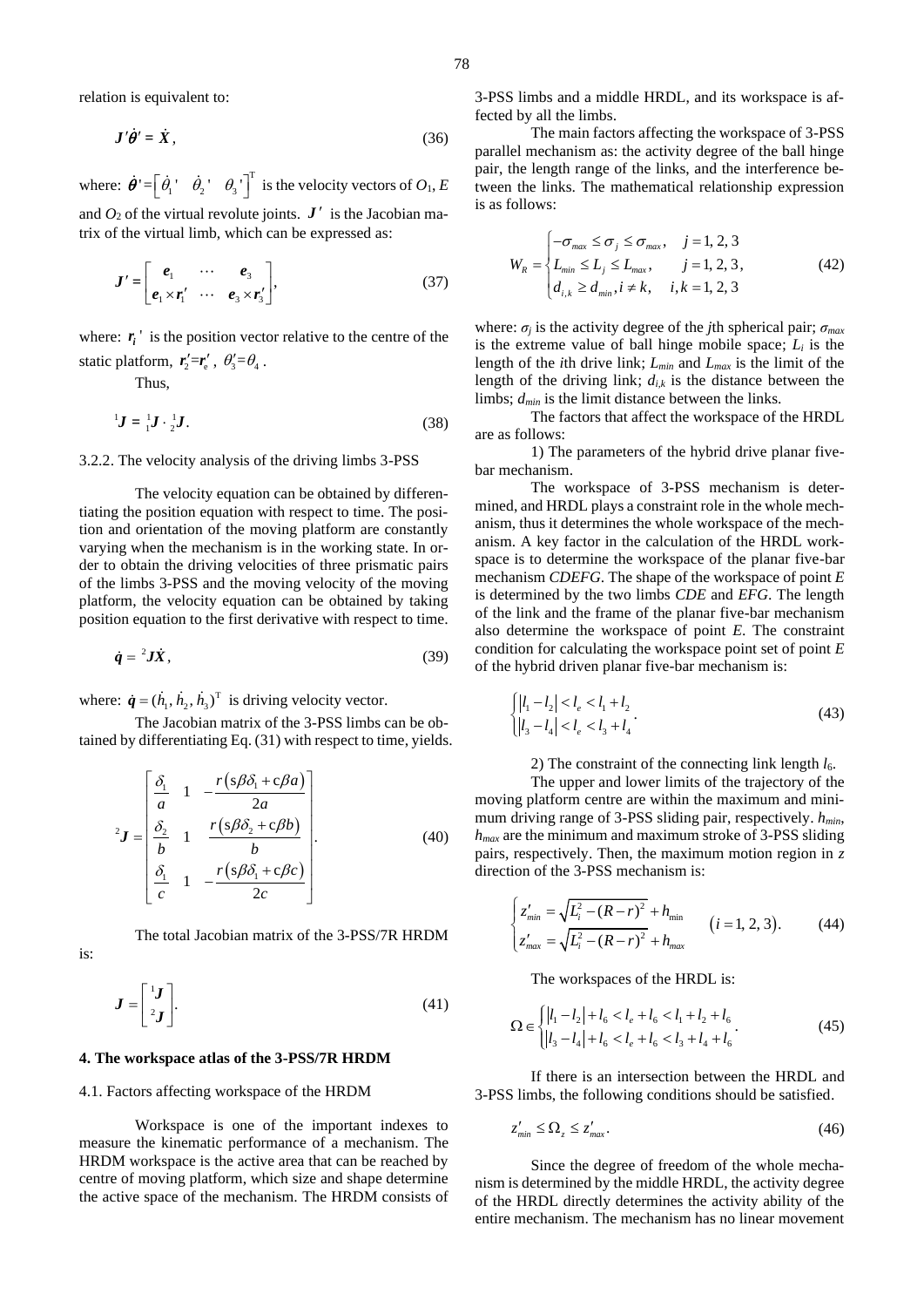ability in *y* direction, and the workspace of the mechanism determined by the orientation and the parameters of each limb of the mechanism.

#### 4.2. Workspace atlas of the 3-PSS/7R HRDM

The workspace of the 3-PSS/7R HRDM is the intersection of the two workspaces determined by the limbs 3- PSS and the middle HRDL 7R, respectively.

As shown in Fig. 1, assuming the moving distance  $h_i$  of the driving slider  $S_i$  ( $i=1, 2, 3$ ) of the limbs 3-PSS is defined in the range of [0 mm, 400 mm]. The structure parameters of the 3-PSS/7R HRDM are shown in Table 2.

Table 2

The structure parameters of the 3-PSS/7R HRDM

| Description                                              | Parameters                    | Value |
|----------------------------------------------------------|-------------------------------|-------|
| Lengths of the driving links in the<br>middle limb 7R    | $l_i$ ( <i>i</i> =1, 4) /mm   | 120   |
| Lengths of the connecting links in the<br>middle limb 7R | $l_i$ ( <i>i</i> =2, 3)/mm    | 450   |
| Length of the frame in the middle<br>limb <sub>7R</sub>  | 215/mm                        | 600   |
| Length of link $EO_2$ in the middle limb<br>7R           | 16/mm                         | 420   |
| Maximum oscillating angle of the<br>spherical pair S     | $\psi$ /(°)                   | 45    |
| Radius of the base                                       | R/mm                          | 400   |
| Radius of the moving platform                            | r/mm                          | 180   |
| Length of link $P_iS_i$                                  | $L_i$ ( <i>i</i> =1, 2, 3)/mm | 500   |



Fig. 4 Workspace atlas of the 3-PSS/7R HRDM with different orientation angles

The range of the flexible orientation angle  $\beta$  is [0°, 25°]. The constraint conditions of the workspace of the middle limb 7R are added to the workspace search program of the limbs 3-PSS, and the workspaces with different flexible orientation angles *β* are obtained, as shown in Fig. 4.

From Fig. 4, the workspace of the 3-PSS/7R HRDM has the following characteristics:

1) As shown in Fig. 4, a, when the feasible orientation angle  $\beta = 0^{\circ}$ , the workspace area is the largest. However, the minimum reachable space of the *z* axis is less then when  $\beta$  become larger.

2) When the flexible orientation angle *β* increases gradually, the maximum working radius of the mechanism has no change, which is [−250 mm~150 mm]. However, there are many unreachable spaces in the working radius along  $Z_1$  axis in the  $\{O_1\}$ , and the workspace area decreases obviously and the shape also changes.

# **5. Case study of the 3-PSS/7R HRDM**

In order to verify the correctness of the kinematics models of the 3-PSS/7R HRDM, assuming the centre  $O_2$  of the moving platform moves along the linear motion trajectory in the workspace range, the linear motion law is:

$$
\begin{cases}\n x = 20\sin(0.1 \cdot t) \\
 y = \alpha = \beta = \gamma = 0 \\
 z = 20\cos(0.1 \cdot t)\n\end{cases}
$$
\n(47)

Assuming the angular velocity of the CV motor is  $\dot{\theta}_1 = 18 \text{ deg/s}$ , and the initial point of  $\theta_{10} = 0$ . The reference point of the moving platform moves in a uniform linear motion, its starting point  $P_0$  is  $(0, 0, 720)$  and the end point  $P_e$ is (100, 0, 670) . According to the inverse kinematics model of the 3-PSS/7R HRDM established by the inverse solution Eqs.  $(22)$ ,  $(30)$ ,  $(38)$  and  $(41)$ , the theoretical curves of the inverse kinematics solution of the mechanism are obtained, as shown in Figs. 5 and 6.



a) The displacements of the driving sliders  $S_i$  ( $i = 1, 2, 3$ )



b) The velocities of the driving sliders  $S_i$  ( $i = 1, 2, 3$ )

Fig. 5 The theoretical curves of the displacements and velocities of the driving sliders  $S_i$  ( $i = 1, 2, 3$ )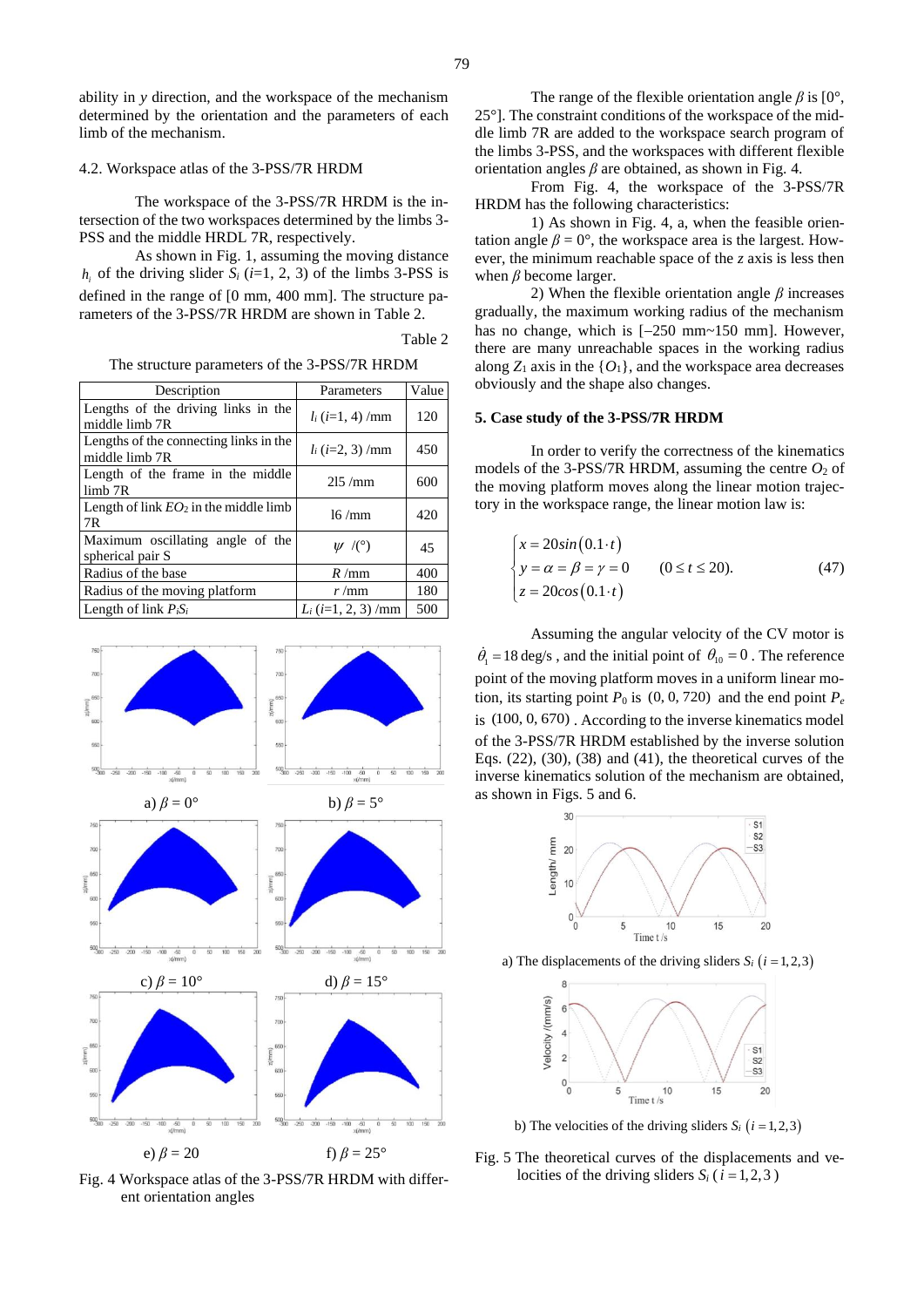

Fig. 6 The theoretical curves of angular displacement and angular velocity of the servo motor

As can be seen from Figs. 5 and 6, when the reference point of the moving platform moves along the straight line at a constant velocity, the maximum displacement of the drivers is within the range of its motion limit, the maximum movement velocity of the drivers is within the rated velocity of the motor, the acceleration changes gently, which is beneficial to the movement control of the 3-PSS/7R HRDM. One of the drivers of 7R limb is constant velocity, and the velocity and acceleration do not vary with time. The angular displacement of the servo motor is the cosine function, and the variation range of the angular velocity is from  $0^{\circ}/s$  to 7.2°/s, the variation range of the angular acceleration is from  $30^{\circ}/s^2$  to  $90^{\circ}/s^2$ . The variation ranges of the angular velocity, angular acceleration, and the interval are narrow. The gentle change has little impact on the motor and mechanism, thus it is controllable.

# **6. Conclusions**

A novel 3-PSS/7R HRDM with 2T1R motion mode is presented. The inverse position solution model of the mechanism is established. The 5×3 Jacobian matrix equation between the velocity of the moving platform and the driving velocity of the joint, which is suitable for Euler angular velocity, is established. The one-to-one correspondence between the joint space and the workspace velocity is realized.

The factors that affect the workspace of the mechanism are analysed, and the workspace atlas under different orientation angles are obtained.

The case simulation analysis results verify the rationality mechanism design, thus theoretically verify the feasibility of the HRDM realization and mechanism controllability, and lay the foundation for further trajectory precision control test research.

This study has been conducted only for 3-DOF mechanism and can serve as the basis for the kinematics of  $n$ -DOF ( $n \ge 4$ ) mechanisms.

The mechanism's research broadens the configuration of hybrid driven mechanisms to the space field, broadens the research scope of hybrid driven mechanisms, and provides a theoretical reference for the research of spatialization of hybrid driven mechanisms.

# **Acknowledgements**

The work was financially supported by the Key Research and Development Program of Shanxi Province of China (International Cooperation, 201803D421028, 201903D421051).

# **References**

- 1. **Tokuz, L. C.** 1992. Hybrid Machine Modelling and Control, Ph.D. thesis, Liverpool Polytechnic, UK.
- 2. **Li, R. Q.; Wang, Y.; Wang, M. Y.; Zhao, Y. H.; Song, J.** 2016. Research progress and development trend of hybrid-driven mechanism, Journal of Mechanical Engineering 52(13): 1-9 (in Chinese). https://doi.org/10.3901/JME.2016.13.001.
- 3. **Dülger, L. C.; Kireçci, A.; Topalbekroglu, M.** 2003. Modeling and simulation of a hybrid actuator, Mechanism and Machine Theory 38: 395-407. https://doi.org/10.1016/S0094-114X(02)00129-5.
- 4. **Kütük, M. E.; Halicioglu, R.; Dulger, L. C.** 2015. Kinematics and simulation of a hybrid mechanism: Matlab/SimMechanics, Journal of Physics: Conference Series 574: 012016\_1-6.

https://doi.org/10.1088/1742-6596/574/1/012016.

5. **Kütük, M. E.; Dülger, L. C.** 2016. A hybrid press system: motion design and inverse kinematics issues, Engineering Science and Technology, an International Journal 19: 846-856.

https://doi.org/10.1016/j.jestch.2015.11.012.

6. **Kireçci, A.; Dulger, L. C.** 2000. A study on a hybrid actuator, Mechanism and Machine Theory 35: 1141- 1149.

https://doi.org/10.1016/S0094-114X(99)00059-2.

- 7. **Gong, J.; Wang, X.; Huang, F; Zhang, Y.** 2015. Dynamic performances analysis of hybrid press based on dependent generalized coordinates, Proceedings of the Institution of Mechanical Engineers, Part C: Journal of Mechanical Engineering Science 229(12): 2187-2194. https://doi.org/10.1177/0954406214557342.
- 8. **Dang, X. Z.; Zhou, L. S.;Liang, D.** .(2013). Dynamic performance analysis and simulation of hybrid-driven seven-bar mechanical press with double cranks, Advanced Materials Research 834-836: 1327-1332. https://doi.org/10.4028/www.scientific.net/AMR.834- 836.1327.
- 9. **Wang, Z. R.; Dong, E. B.; Xu, M.; Yang, J.** 2015. Circling turning locomotion of a new multiple closedchain-legs robot with hybrid-driven mechanism, Advanced Robotics 29(24): 1637-1648. https://doi.org/10.1080/01691864.2015.1071682.
- 10.**Li, C. H.; Tso, P. L.** 2008. Experimental study on a hybrid-driven servo press using iterative learning control, International Journal of Machine Tools and Manufacture 48: 209-219.

https://doi.org/10.1016/j.ijmachtools.2007.08.014.

- 11.**Li, H.; Zhang, Y. P.** 2010. Seven-bar mechanical press with hybrid-driven mechanism for deep drawing; Part 1: kinematics analysis and optimum design, Journal of Mechanical Science and Technology, 24(11): 2153-2160. https://doi.org/10.1007/s12206-010-0819-0.
- 12. **Chen, Z. H.; Wang Y.; Li, Y.** 2007. Neuro-PID control of hybrid machines with 2-DOF for trajectory tracking problems, Proceedings of the IEEE International Conference on Automation and Logistics, Jinan, China, August 18-21.

https://doi.org/10.1109/ICAL.2007.4338992.

13.**Li, H.; Xue, Z. Q.** 2008. Modeling and PID control of the hybrid-driven mechanical press, Proceedings of the IEEE 7th World Congress on Intelligent Control and Automation, Chongqing, China, June 25-27.